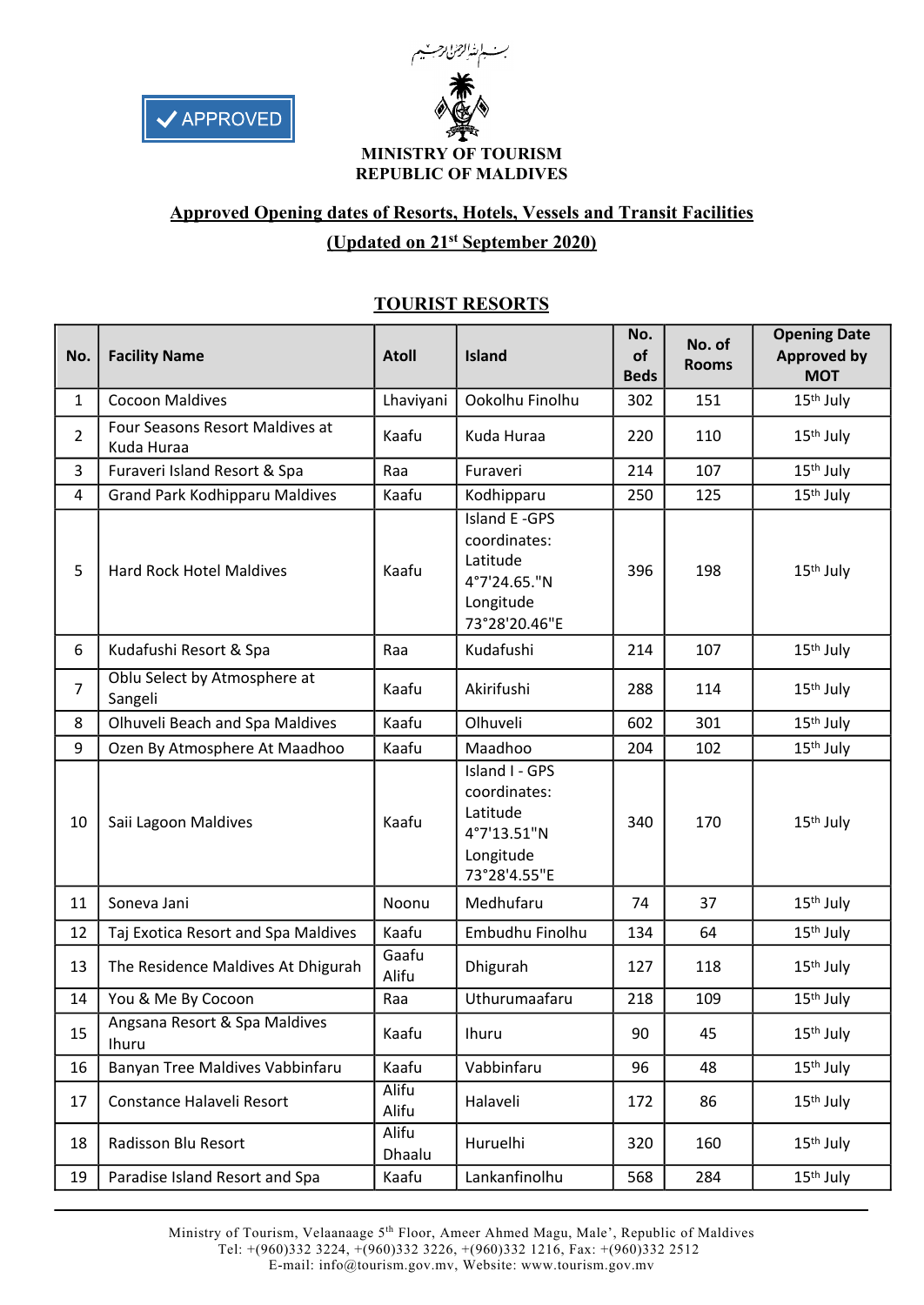

| 20 | Cinnamon Dhonveli Maldives                            | Kaafu           | Kanuoiy Huraa     | 296 | 148 | 15 <sup>th</sup> July   |
|----|-------------------------------------------------------|-----------------|-------------------|-----|-----|-------------------------|
| 21 | Cinnamon Velifushi Maldives                           | Vaavu           | Aarah             | 180 | 90  | 15 <sup>th</sup> July   |
| 22 | Cinnamon Hakuraa Huraa Maldives                       | Meemu           | Hakuraahuraa      | 160 | 80  | 15 <sup>th</sup> July   |
| 23 | Ellaidhoo Maldives By Cinnamon                        | Alifu<br>Alifu  | Ellaidhoo         | 224 | 112 | 15 <sup>th</sup> July   |
| 24 | <b>Noku Maldives</b>                                  | Noonu           | Kudafunafaru      | 100 | 50  | 15 <sup>th</sup> July   |
| 25 | Amaya Kuda Rah Maldives                               | Alifu<br>Dhaalu | Kudarah           | 102 | 51  | 15 <sup>th</sup> July   |
| 26 | Gangehi Island Resort                                 | Alifu<br>Alifu  | Gangehi           | 72  | 36  | 15 <sup>th</sup> July   |
| 27 | Fihaalhohi Island Resort                              | Kaafu           | Fihaalhohi        | 300 | 150 | 20 <sup>th</sup> July   |
| 28 | One & Only Reethi Rah, Maldives                       | Kaafu           | Medhufinolhu      | 268 | 134 | 24 <sup>th</sup> July   |
| 29 | Ayada Maldives                                        | Gaafu<br>Dhaalu | Magudhdhuvaa      | 200 | 100 | 25 <sup>th</sup> July   |
| 30 | Adaaran Prestige Vadoo                                | Kaafu           | Vaadhoo           | 100 | 50  | 27 <sup>th</sup> July   |
| 31 | <b>Vakkaru Maldives</b>                               | Baa             | Vakkaru           | 248 | 124 | 29th July               |
| 32 | Anantara Kihavah Villas                               | Baa             | Kihavah Huravalhi | 178 | 89  | 25 <sup>th</sup> July   |
| 33 | <b>Emerald Maldives Resort &amp; Spa</b><br>Fasmendho | Raa             | Fasmendhoo        | 266 | 133 | 1 <sup>st</sup> August  |
| 34 | Joali Muravandhoo                                     | Raa             | Muravandhoo       | 160 | 80  | 1 <sup>st</sup> August  |
| 35 | Royal Island Resort and Spa                           | Baa             | Horubadhoo        | 304 | 152 | 1 <sup>st</sup> August  |
| 36 | Centara Ras Fushi Resort & Spa                        | Kaafu           | Giraavaru         | 280 | 140 | 1 <sup>st</sup> August  |
| 37 | <b>Dusit Thani Maldives</b>                           | Baa             | Mudhdhoo          | 208 | 104 | 1 <sup>st</sup> August  |
| 38 | Six Senses Laamu                                      | Laamu           | Olhuveli          | 194 | 97  | 1 <sup>st</sup> August  |
| 39 | Sun Island Resort and Spa                             | Alifu<br>Dhaalu | Nalaguraidhoo     | 924 | 462 | 1 <sup>st</sup> August  |
| 40 | Holiday Island Resort and Spa                         | Alifu<br>Dhaalu | Dhiffushi         | 284 | 142 | 1 <sup>st</sup> August  |
| 41 | Waldorf Astoria Maldives Ithaafushi                   | Kaafu           | Ithaafushi        | 272 | 136 | 1 <sup>st</sup> August  |
| 42 | <b>Bandos Maldives</b>                                | Kaafu           | <b>Bandos</b>     | 430 | 215 | 1 <sup>st</sup> August  |
| 43 | Coco Palm Dhunikolhu                                  | Baa             | Dhunikolhu        | 196 | 98  | 1 <sup>st</sup> August  |
| 44 | Coco Bodu Hithi                                       | Kaafu           | Boduhithi         | 200 | 100 | 1 <sup>st</sup> August  |
| 45 | Sun Aqua Iru Veli Maldives                            | Dhaalu          | Aluvifushi        | 242 | 121 | 1 <sup>st</sup> August  |
| 46 | The Sun Siyam Iru Fushi Maldives                      | Noonu           | Medhafushi        | 448 | 224 | 1 <sup>st</sup> August  |
| 47 | Biyaadhoo Island Resort                               | Kaafu           | Biyaadhoo         | 192 | 96  | 1 <sup>st</sup> August  |
| 48 | Nika Island Resort and Spa                            | Alifu<br>Alifu  | Kudafolhudhoo     | 104 | 52  | 1 <sup>st</sup> August  |
| 49 | Cheval Blanc Randheli                                 | Noonu           | Randheli          | 120 | 60  | 1 <sup>st</sup> August  |
| 50 | Lux South Ari Atoll, Maldives                         | Alifu<br>Dhaalu | Dhidhdhoo finolhu | 394 | 197 | 14th August             |
| 51 | <b>Maafushivaru Maldives</b>                          | Alifu<br>Dhaalu | Maafushivaru      | 162 | 81  | 16 <sup>th</sup> August |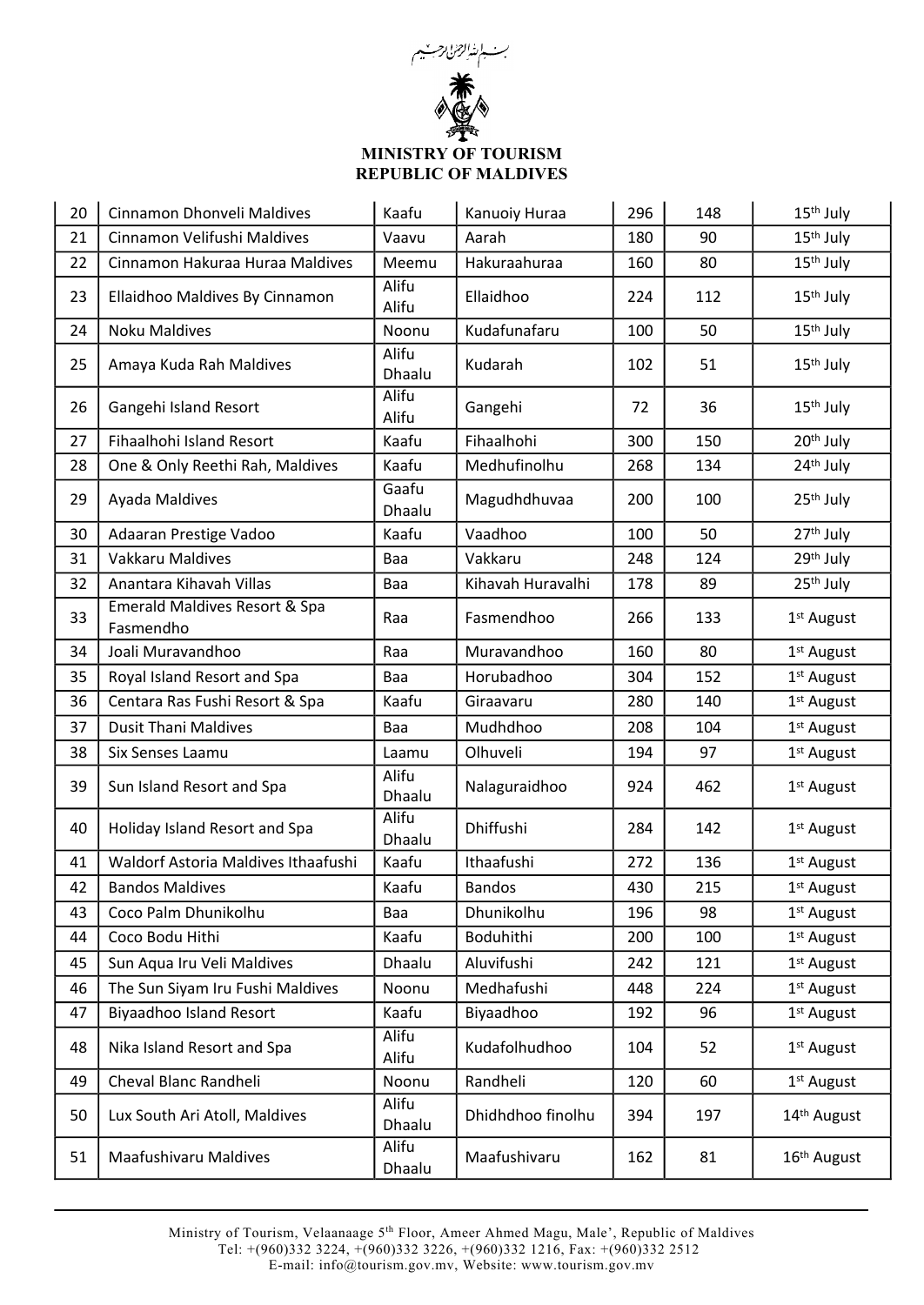

| 52 | Riu Atoll and Riu Palace Maldivas               | Dhaalu          | Maafushi and<br>Kedhigandu    | 880 | 440 | 17th August                |
|----|-------------------------------------------------|-----------------|-------------------------------|-----|-----|----------------------------|
| 53 | Holiday Inn Resort Kandooma<br><b>Maldives</b>  | Kaafu           | Kandoomafushi                 | 322 | 161 | 25 <sup>th</sup> August    |
| 54 | Komandoo Maldive Island Resort                  | Lhaviyani       | Komandoo                      | 130 | 65  | 29th August                |
| 55 | Adaaran Select Meedhupparu                      | Raa             | Meedhupparu                   | 470 | 235 | 31 <sup>st</sup> August    |
| 56 | Cocoa Island                                    | Kaafu           | Makunufushi                   | 66  | 33  | 1 <sup>st</sup> September  |
| 57 | The Nautilus Maldives                           | Baa             | Thiladhoo                     | 62  | 31  | 1 <sup>st</sup> September  |
| 58 | Hurawalhi Island Resort                         | Lhaviyani       | Huravalhi                     | 180 | 90  | 1 <sup>st</sup> September  |
| 59 | Veligandu Island Resort                         | Alifu<br>Alifu  | Veligan'du                    | 182 | 91  | 1 <sup>st</sup> September  |
| 60 | Embudhu Village                                 | Kaafu           | Embudhu                       | 236 | 118 | 1 <sup>st</sup> September  |
| 61 | Kudadoo Maldives Private island                 | Lhaviyani       | Kudadhoo                      | 34  | 17  | 1 <sup>st</sup> September  |
| 62 | <b>Summer Island Maldives</b>                   | Kaafu           | Ziyaaraiyfushi                | 314 | 157 | 1 <sup>st</sup> September  |
| 63 | Adaaran Club Rannalhi                           | Kaafu           | Rannalhi                      | 260 | 130 | 1 <sup>st</sup> September  |
| 64 | Heritance Aarah                                 | Raa             | Aarah                         | 300 | 150 | 1 <sup>st</sup> September  |
| 65 | <b>Meeru Island Resort</b>                      | Kaafu           | Meerufenfushi                 | 572 | 286 | 1 <sup>st</sup> September  |
| 66 | Kandima Maldives                                | Dhaalu          | Kadinma                       | 544 | 272 | 1 <sup>st</sup> September  |
| 67 | Milaidhoo Island Maldives                       | Baa             | Milaidhoo                     | 100 | 50  | 1 <sup>st</sup> September  |
| 68 | Gili Lankanfushi                                | Kaafu           | Lankanfushi                   | 94  | 47  | 1 <sup>st</sup> September  |
| 69 | Drift Thelu Veliga Retreat                      | Alifu<br>Dhaalu | Theluveliga                   | 60  | 30  | 3rd September              |
| 70 | <b>Inter Continental Maldives</b><br>Maamunagau | Raa             | Maamunagau                    | 194 | 97  | 7 <sup>th</sup> September  |
| 71 | Atmosphere Kanifushi Maldives                   | Lhaviyani       | Kanifushi                     | 380 | 190 | 15 <sup>th</sup> September |
| 72 | Finolhu Baa Atoll Maldives                      | Baa             | Kanufushi                     | 272 | 136 | 15 <sup>th</sup> September |
| 73 | Mirihi Island Resort                            | Alifu<br>Dhaalu | Mirihi                        | 76  | 38  | 15 <sup>th</sup> September |
| 74 | Conrad Maldives Rangali Island                  | Alifu<br>Dhaalu | Rangalifinolhu                | 310 | 153 | 28 <sup>th</sup> September |
| 75 | Anantara Resort and Spa Maldives                | Kaafu           | Dhigufinolhu                  | 226 | 113 | 1 <sup>st</sup> October    |
| 76 | Raffles Maldives Meradhoo Resort                | Gaafu<br>Alifu  | Meradhoo                      | 84  | 42  | 1 <sup>st</sup> October    |
| 77 | South Palm Resort Maldives                      | Seenu           | Ismehelahera &<br>Kedevaahera | 100 | 50  | 1 <sup>st</sup> October    |
| 78 | Naladhu                                         | Kaafu           | Veligan'du Huraa              | 176 | 88  | 1 <sup>st</sup> October    |
| 79 | Outrigger Konotta Maldives Resort               | Gaafu<br>Dhaalu | Konotta                       | 110 | 55  | 1 <sup>st</sup> October    |
| 80 | Pullman Maldives Maamutaa Resort                | Gaafu<br>Alifu  | Maamutaa                      | 271 | 136 | 1 <sup>st</sup> October    |
| 81 | Kuramathi Maldives                              | Alifu<br>Alifu  | Kuramathi                     | 790 | 395 | 1 <sup>st</sup> October    |
| 82 | The St. Regis Vommuli Resort,<br>Maldives       | Dhaalu          | Vommuli                       | 190 | 95  | 1 <sup>st</sup> October    |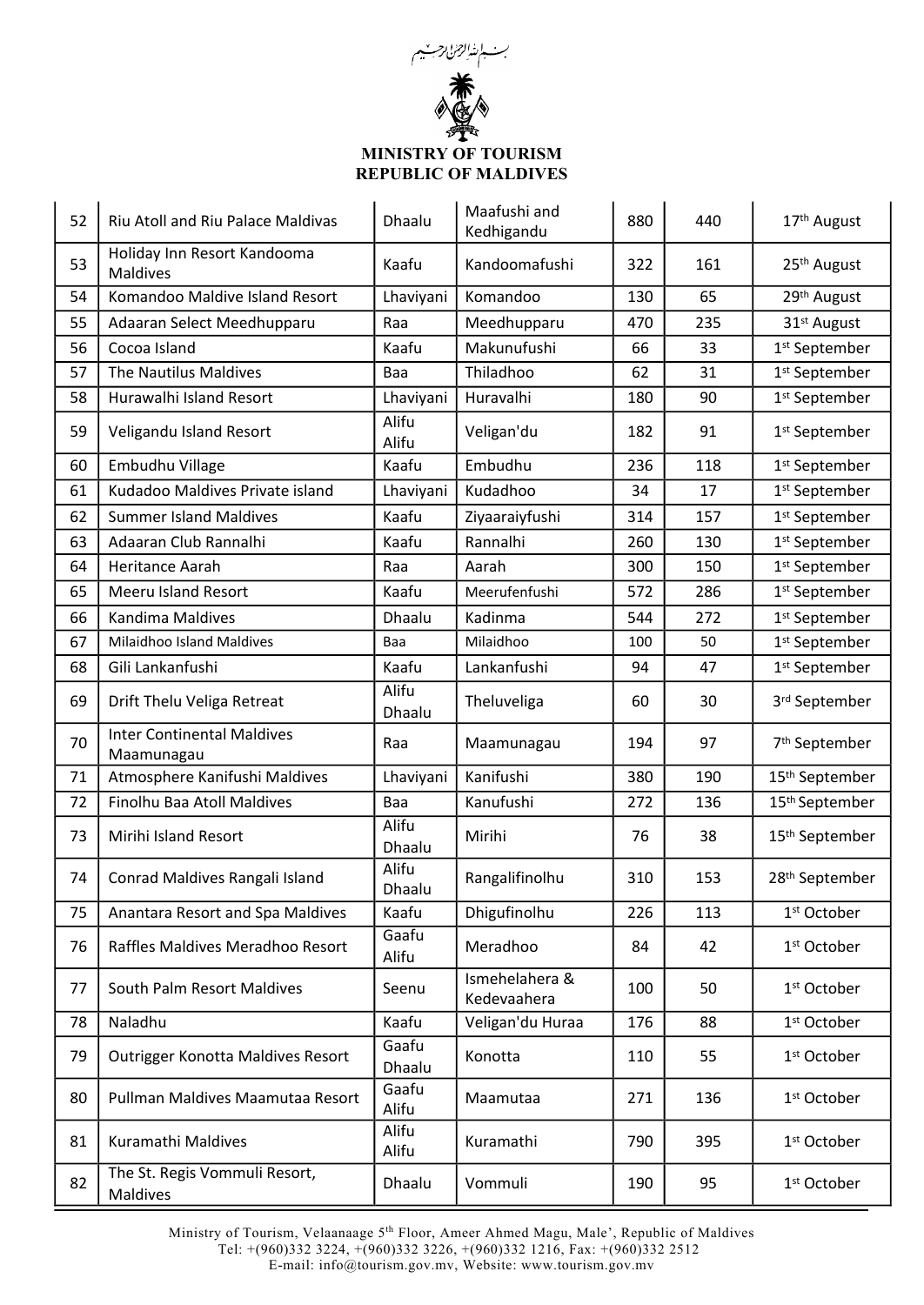

| 83  | Niyama Maldives                                      | Dhaalu          | Embudhufushi and<br>Olhuveli | 274 | 137 | 1 <sup>st</sup> October  |
|-----|------------------------------------------------------|-----------------|------------------------------|-----|-----|--------------------------|
| 84  | <b>Baros Maldives</b>                                | Kaafu           | <b>Baros</b><br>150          |     | 75  | 1 <sup>st</sup> October  |
| 85  | Reethi Faru Resort                                   | Raa             | Filaidhoo                    | 162 | 81  | 1 <sup>st</sup> October  |
| 86  | JW Marriott Maldives Resort & Spa                    | Shaviyani       | Vagaru                       | 159 | 86  | 1 <sup>st</sup> October  |
| 87  | Kandolhu Island Maldives                             | Alifu<br>Alifu  | Kandholhudhoo                | 60  | 30  | 1 <sup>st</sup> October  |
| 88  | Mövenpick Resort Kuredhivaru<br><b>Maldives</b>      | Noonu           | Kuredhivaru                  | 222 | 111 | 1 <sup>st</sup> October  |
| 89  | Dhigufaru Island Resort                              | Baa             | Dhigufaruvinagandu           | 80  | 40  | 1 <sup>st</sup> October  |
| 90  | Centara Grand Island Resort & Spa<br><b>Maldives</b> | Alifu<br>Dhaalu | Machchafushi                 | 224 | 112 | 1 <sup>st</sup> October  |
| 91  | Amari Havodda Maldives                               | Gaafu<br>Dhaalu | Havodda                      | 240 | 120 | 1 <sup>st</sup> October  |
| 92  | Malahini Kuda Bandos                                 | Kaafu           | Kuda Bandos                  | 164 | 82  | 1 <sup>st</sup> October  |
| 93  | <b>Sheraton Maldives Full Moon Resort</b><br>& Spa   | Kaafu           | Furanafushi                  | 352 | 176 | 1 <sup>st</sup> October  |
| 94  | <b>W</b> Maldives                                    | Alifu<br>Alifu  | Fesdhoo                      | 162 | 81  | 1 <sup>st</sup> October  |
| 95  | Diamonds Athuruga Beach & Water<br>Villas            | Alifu<br>Dhaalu | Athurugau                    | 146 | 73  | 30 <sup>th</sup> October |
| 96  | <b>Velassaru Maldives</b>                            | Kaafu           | Velassaru                    | 258 | 129 | 1 <sup>st</sup> November |
| 97  | <b>Kuredu Island Resort</b>                          | Lhaviyani       | Kuredu                       | 778 | 389 | 1 <sup>st</sup> November |
| 98  | Four Seasons Private Island Maldives<br>at Voavah    | Baa             | Voavah                       | 26  | 11  | In operation             |
| 99  | Four Seasons Resort Maldives at<br>Landaa Giraavaru  | Baa             | Landaa Giraavaru             | 244 | 116 | In operation             |
| 100 | Lily Beach Resort                                    | Alifu<br>Dhaalu | Huvahendhoo                  | 250 | 125 | In operation             |
| 101 | Lux North Male' Atoll                                | Kaafu           | Olhahali                     | 158 | 79  | In operation             |
| 102 | Oblu By Atmosphere at Helengeli                      | Kaafu           | Helengeli                    | 236 | 116 | In operation             |
| 103 | Soneva Fushi Resort                                  | Baa             | Kunfunadhoo                  | 237 | 124 | In operation             |
| 104 | Varu Island Resort                                   | Kaafu           | Madivaru                     | 244 | 122 | In operation             |
| 105 | Angsana Resort & Spa Maldives -<br>Velavaru          | Dhaalu          | Velavaru                     | 238 | 119 | In operation             |
| 106 | Velaa Private Island Maldives                        | Noonu           | Fushivelaavaru               | 134 | 67  | In operation             |

# **TOURIST HOTELS (in uninhabited island)**

| No. | <b>Facility Name</b>    | <b>Atoll</b> | <b>Island</b>   | No. of<br><b>Beds</b> | No. of<br><b>Rooms</b> | <b>Opening Date</b><br><b>Approved by</b><br><b>MOT</b> |
|-----|-------------------------|--------------|-----------------|-----------------------|------------------------|---------------------------------------------------------|
|     | Amilla Fushi            | Baa          | <b>Finolhas</b> | 150                   | 70                     | 15-Jul-20                                               |
| 2   | Mecure Maldives Kooddoo | Gaafu Alifu  | Kooddoo         | 136                   | 68                     | $1-Aug-20$                                              |
| 3   | <b>Equator Village</b>  | Seenu        | Gan             | 156                   | 78                     | 7-Sep-20                                                |

Ministry of Tourism, Velaanaage 5th Floor, Ameer Ahmed Magu, Male', Republic of Maldives Tel: +(960)332 3224, +(960)332 3226, +(960)332 1216, Fax: +(960)332 2512

E-mail: info@tourism.gov.mv, Website: www.tourism.gov.mv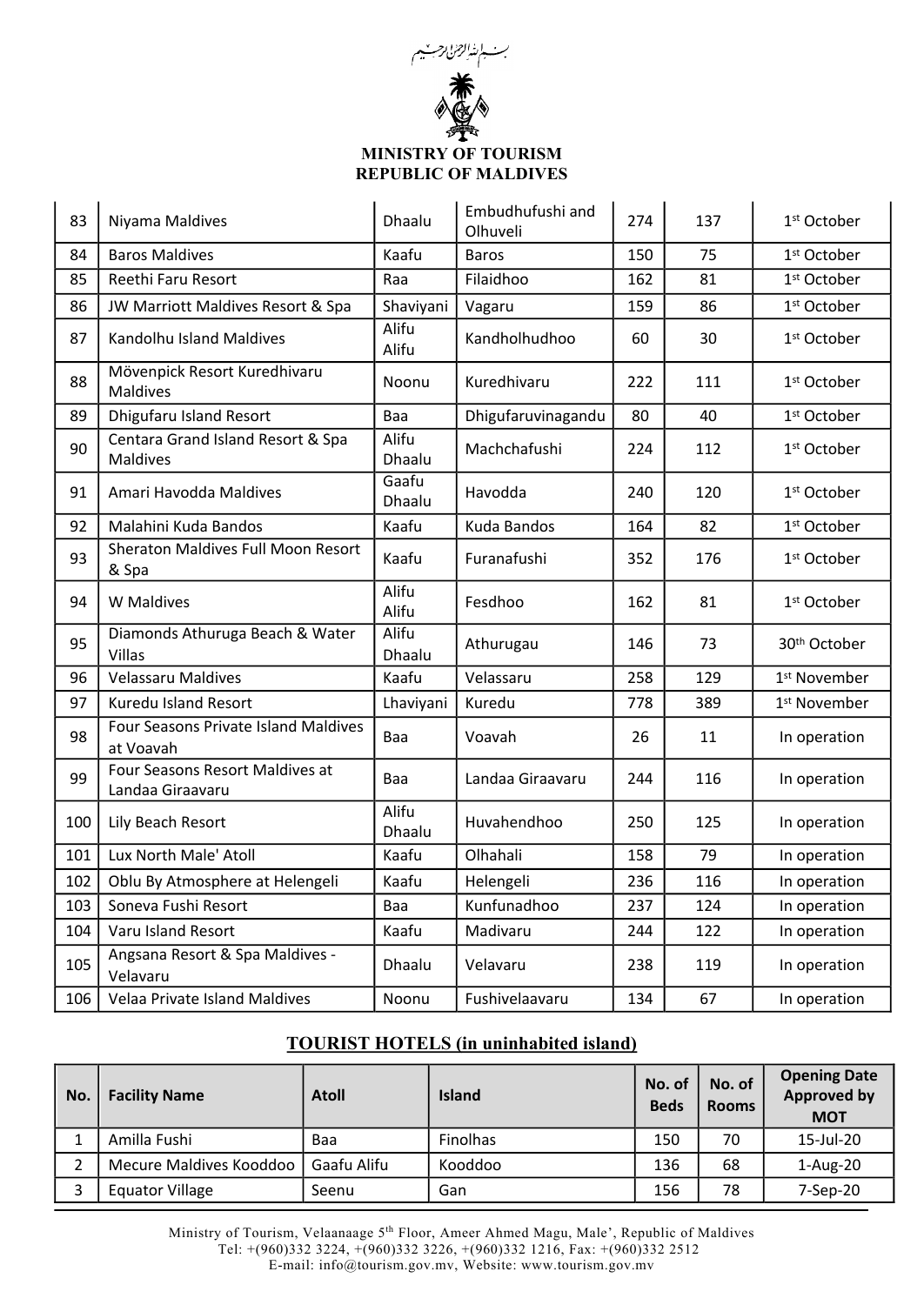

# **TOURIST VESSELS**

| No.            | <b>Facility Name</b>        | No.<br>of<br><b>Beds</b> | No. of<br><b>Rooms</b> | <b>Opening</b><br><b>Date</b><br><b>Approved by</b><br><b>MOT</b> |
|----------------|-----------------------------|--------------------------|------------------------|-------------------------------------------------------------------|
| $\mathbf{1}$   | Stella <sub>2</sub>         | 4                        | $\overline{2}$         | 15-Jul-20                                                         |
| $\overline{2}$ | <b>Blue Star</b>            | 20                       | 10                     | 15-Jul-20                                                         |
| 3              | Maavahi                     | 16                       | 8                      | 15-Jul-20                                                         |
| 4              | Oceanic Manta               | 6                        | 3                      | 15-Jul-20                                                         |
| 5              | Safira                      | 30                       | 14                     | 16-Jul-20                                                         |
| 6              | Gurahali                    | 15                       | 7                      | 23-Jul-20                                                         |
| 7              | Koimala                     | 12                       | 6                      | 23-Jul-20                                                         |
| 8              | Seafarer                    | 20                       | $\overline{7}$         | 23-Jul-20                                                         |
| 9              | <b>Blue Shark 2</b>         | 28                       | 10                     | 26-Jul-20                                                         |
| 10             | Madivaru                    | 12                       | 6                      | 30-Jul-20                                                         |
| 11             | <b>Fascination Maldives</b> | 6                        | 3                      | 30-Jul-20                                                         |
| 12             | Gahaa                       | 8                        | 4                      | 30-Jul-20                                                         |
| 13             | Gulfam                      | 14                       | 5                      | 30-Jul-20                                                         |
| 14             | Sea Coral                   | 6                        | 3                      | 30-Jul-20                                                         |
| 15             | Over Reef                   | 6                        | 3                      | 01-Aug-20                                                         |
| 16             | Searex                      | 20                       | 10                     | 01-Aug-20                                                         |
| 17             | <b>Atoll Jade</b>           | 23                       | 9                      | 01-Aug-20                                                         |
| 18             | Soneva In Aqua              | 4                        | $\overline{2}$         | 01-Aug-20                                                         |
| 19             | Noah                        | 14                       | 6                      | 01-Aug-20                                                         |
| 20             | Manthiri                    | 12                       | 6                      | 01-Aug-20                                                         |
| 21             | <b>Flying Fish</b>          | 14                       | 8                      | 03-Aug-20                                                         |
| 22             | Leo                         | 22                       | 9                      | 04-Aug-20                                                         |
| 23             | Handhu                      | 21                       | $\overline{7}$         | 04-Aug-20                                                         |
| 24             | Dhinasha                    | 14                       | $\overline{7}$         | 05-Aug-20                                                         |
| 25             | Adora                       | 29                       | 11                     | 05-Aug-20                                                         |
| 26             | Princess Dhonkamana         | 20                       | 9                      | 05-Aug-20                                                         |
| 27             | Horizon 3                   | 24                       | 12                     | 05-Aug-20                                                         |
| 28             | Horizon 2                   | 14                       | $\overline{7}$         | 05-Aug-20                                                         |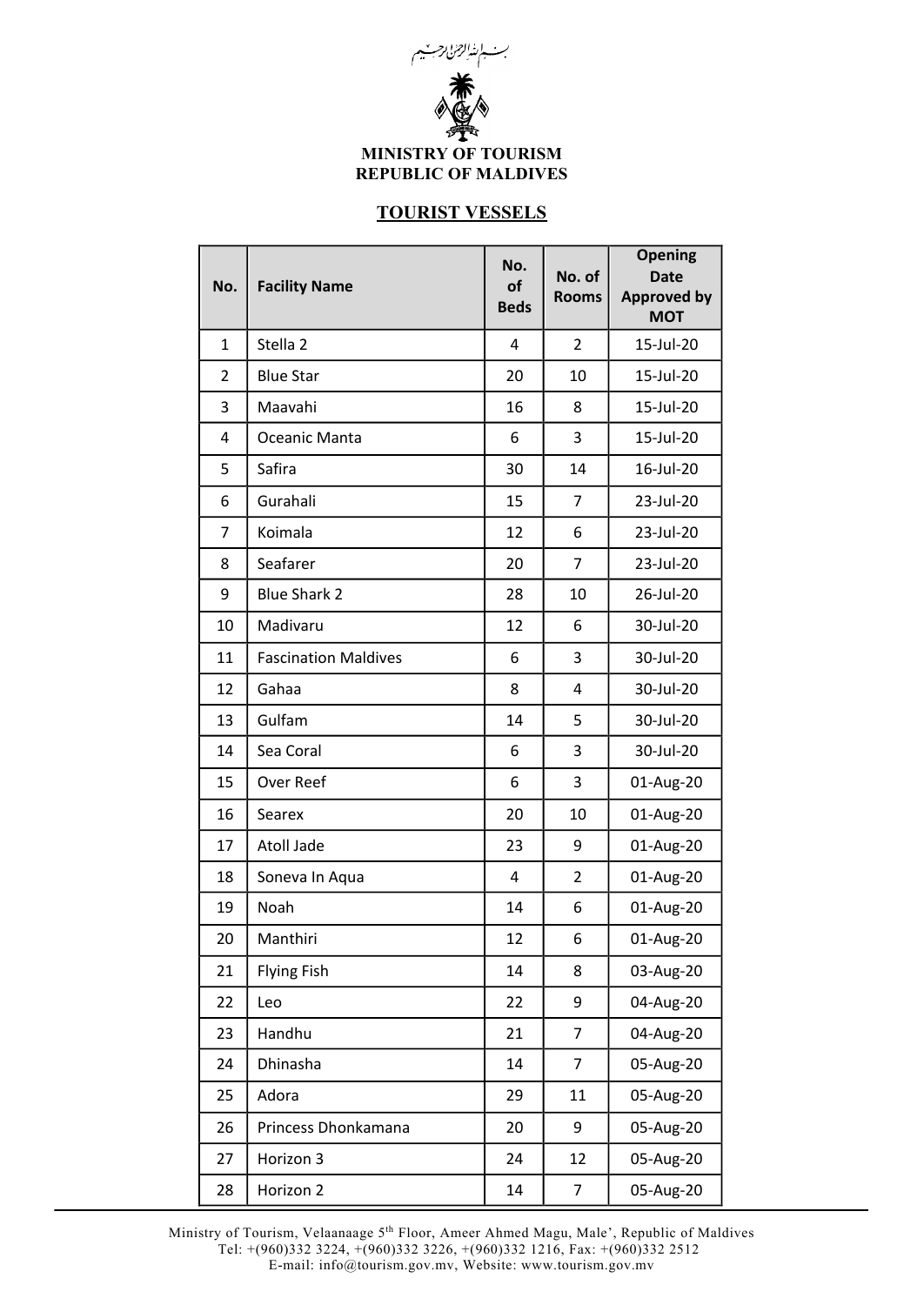

| 29 | Sunkissed                     | 6  | 3  | 05-Aug-20 |
|----|-------------------------------|----|----|-----------|
| 30 | <b>White Sand</b>             | 6  | 3  | 05-Aug-20 |
| 31 | Ritrella                      | 50 | 25 | 06-Aug-20 |
| 32 | <b>Emperor Leo</b>            | 24 | 12 | 06-Aug-20 |
| 33 | <b>Emperor Atoll</b>          | 12 | 6  | 06-Aug-20 |
| 34 | <b>Emperor Serenity</b>       | 36 | 13 | 06-Aug-20 |
| 35 | <b>Emperor Explorer</b>       | 35 | 18 | 06-Aug-20 |
| 36 | <b>Emperor Virgo</b>          | 18 | 9  | 06-Aug-20 |
| 37 | <b>Emperor Voyager</b>        | 26 | 10 | 06-Aug-20 |
| 38 | Nawaimaa                      | 4  | 10 | 07-Aug-20 |
| 39 | Sachika                       | 20 | 10 | 07-Aug-20 |
| 40 | Nautilus Cruise 2             | 43 | 13 | 09-Aug-20 |
| 41 | Soleil                        | 26 | 9  | 10-Aug-20 |
| 42 | Soleil 2                      | 30 | 15 | 10-Aug-20 |
| 43 | Alice                         | 24 | 11 | 10-Aug-20 |
| 44 | Hamathi                       | 10 | 5  | 10-Aug-20 |
| 45 | Hariyana                      | 10 | 5  | 10-Aug-20 |
| 46 | Hariyana 1                    | 14 | 7  | 10-Aug-20 |
| 47 | Haira                         | 20 | 7  | 10-Aug-20 |
| 48 | Island Safari 1               | 20 | 9  | 11-Aug-20 |
| 49 | Island Safari 2               | 21 | 10 | 11-Aug-20 |
| 50 | Maldiviana                    | 16 | 7  | 11-Aug-20 |
| 51 | Eagle Ray                     | 20 | 10 | 13-Aug-20 |
| 52 | Kefi                          | 14 | 5  | 15-Aug-20 |
| 53 | Marselia Star                 | 26 | 13 | 15-Aug-20 |
| 54 | Four Seasons Explorer         | 33 | 11 | 15-Aug-20 |
| 55 | <b>Princess Sara</b>          | 33 | 12 | 15-Aug-20 |
| 56 | Honors Legacy                 | 22 | 9  | 15-Aug-20 |
| 57 | PearlWin                      | 8  | 5  | 15-Aug-20 |
| 58 | <b>Blue Shark Safari Boat</b> | 26 | 9  | 15-Aug-20 |
| 59 | The Ocean Queen               | 4  | 2  | 17-Aug-20 |
| 60 | MV. Kaena                     | 16 | 8  | 17-Aug-20 |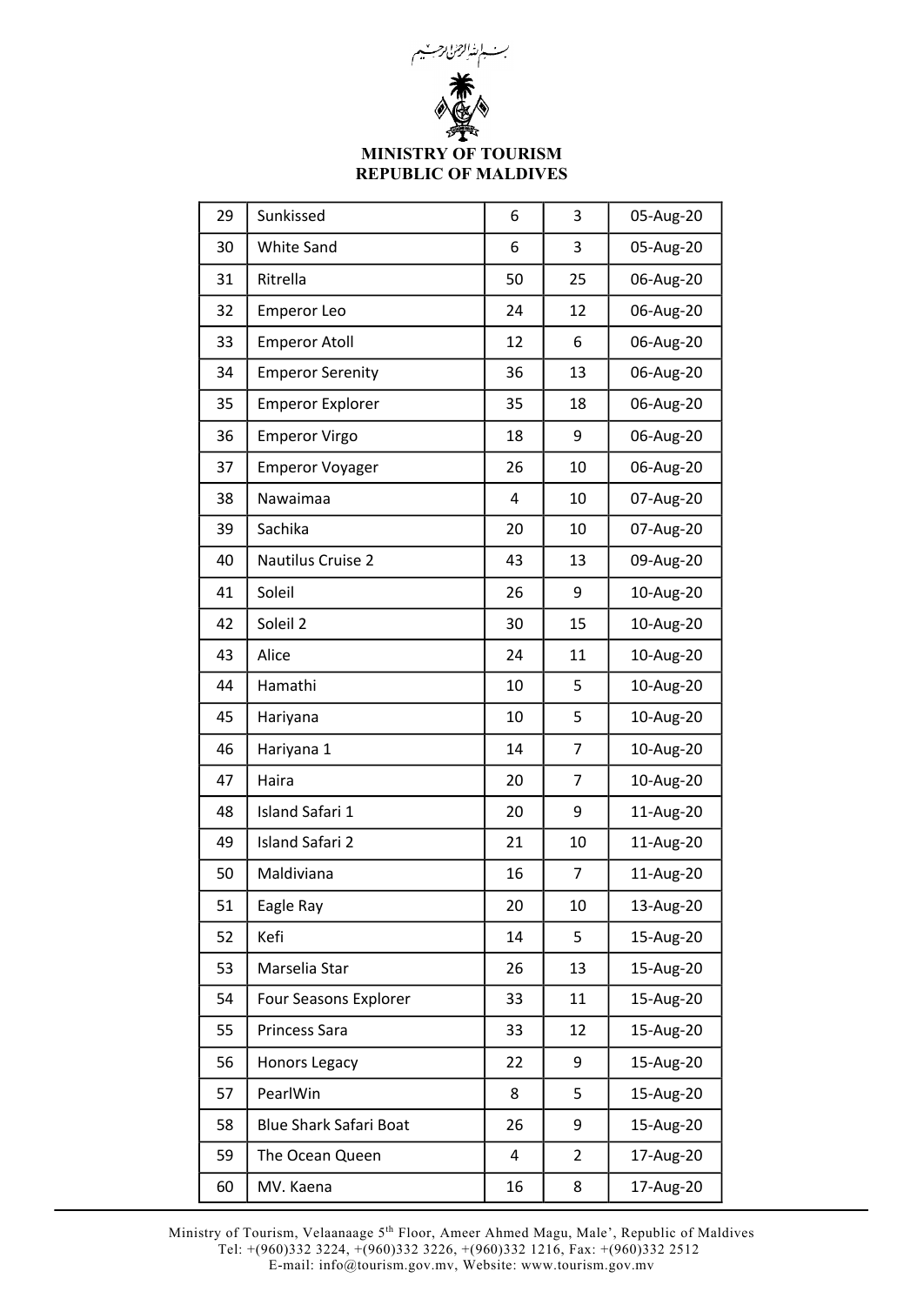

| 61 | Myna                              | 22 | 11             | 18-Aug-20 |
|----|-----------------------------------|----|----------------|-----------|
| 62 | Princess Rani                     | 29 | 11             | 18-Aug-20 |
| 63 | <b>Maldivian Dream</b>            | 31 | 12             | 20-Aug-20 |
| 64 | Iruvai                            | 20 | 10             | 20-Aug-20 |
| 65 | Assidha                           | 19 | 7              | 20-Aug-20 |
| 66 | Manta Cruise                      | 18 | 9              | 21-Aug-20 |
| 67 | Hammerhead 2                      | 16 | 7              | 22-Aug-20 |
| 68 | <b>Maldives Explorer</b>          | 20 | 8              | 24-Aug-20 |
| 69 | <b>Top Cruiser</b>                | 35 | 11             | 24-Aug-20 |
| 70 | Thanburudhoo-1                    | 16 | 8              | 24-Aug-20 |
| 71 | MV. Sharifa                       | 25 | 9              | 25-Aug-20 |
| 72 | Carpe Novo                        | 28 | 12             | 25-Aug-20 |
| 73 | <b>Bolero of the Grand Safari</b> | 13 | 6              | 25-Aug-20 |
| 74 | Felicity                          | 16 | 7              | 25-Aug-20 |
| 75 | Maaha Maldives                    | 16 | 7              | 27-Aug-20 |
| 76 | <b>Maldives Sail</b>              | 8  | 4              | 28-Aug-20 |
| 77 | Scubaspa Ying                     | 44 | 21             | 01-Sep-20 |
| 78 | Scubaspa Yang                     | 43 | 20             | 01-Sep-20 |
| 79 | <b>MV Blue Voyager</b>            | 26 | 13             | 01-Sep-20 |
| 80 | Sea Spirit                        | 16 | 6              | 01-Sep-20 |
| 81 | Carpe Diem                        | 22 | 10             | 01-Sep-20 |
| 82 | Carpe Vita                        | 26 | 10             | 01-Sep-20 |
| 83 | Ocean One                         | 30 | 10             | 01-Sep-20 |
| 84 | Mariyana                          | 19 | 10             | 01-Sep-20 |
| 85 | Song of Meeru                     | 6  | 3              | 01-Sep-20 |
| 86 | Princess Ulua                     | 27 | 11             | 01-Sep-20 |
| 87 | Moonima                           | 26 | 9              | 01-Sep-20 |
| 88 | Princess Haleema                  | 28 | 14             | 01-Sep-20 |
| 89 | Azalea Cruise                     | 18 | 9              | 01-Sep-20 |
| 90 | Kamana                            | 16 | 8              | 01-Sep-20 |
| 91 | Goma                              | 4  | $\overline{2}$ | 01-Sep-20 |
| 92 | Norah                             | 6  | 3              | 01-Sep-20 |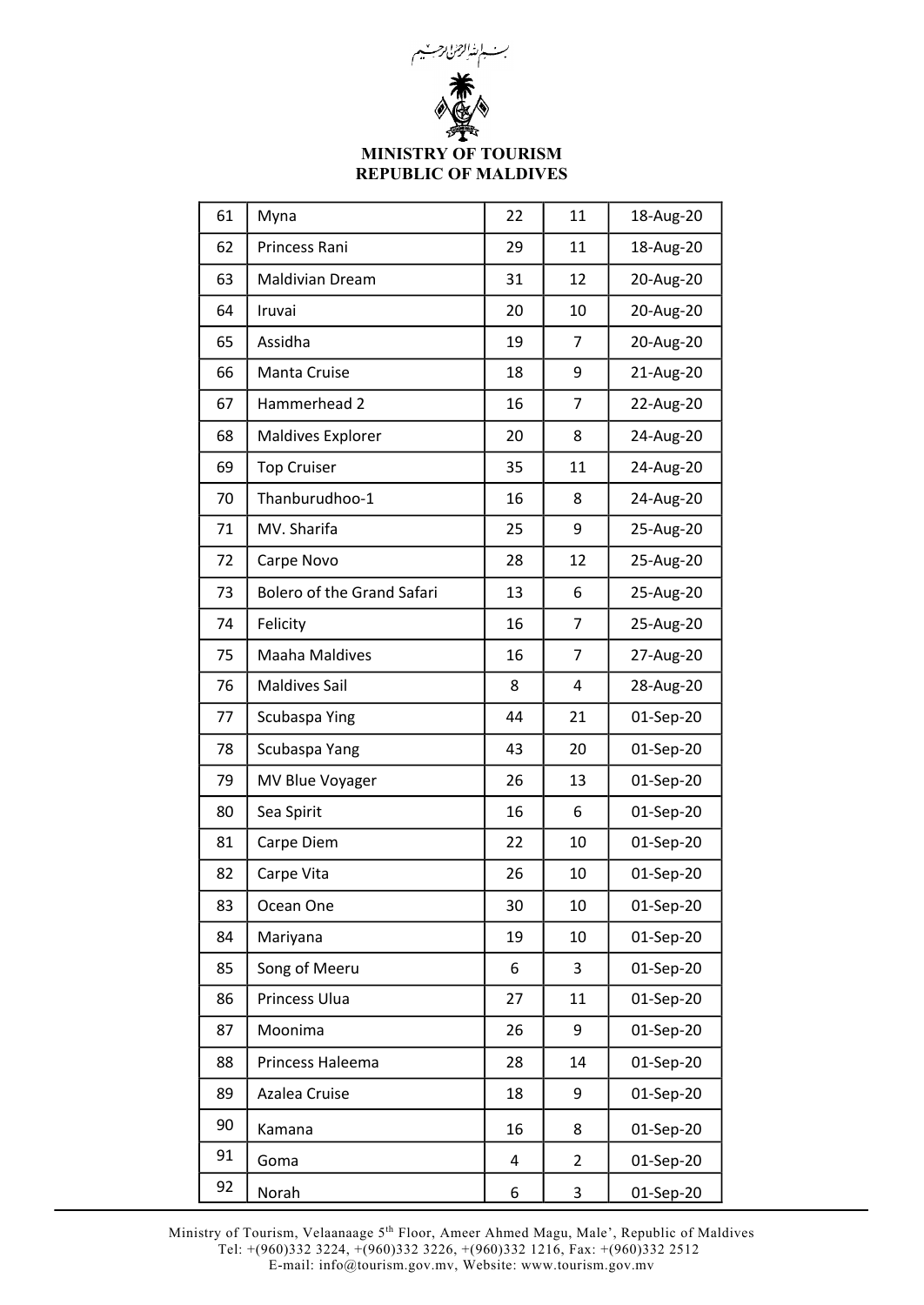

| 93  | Handhufalhi                 | 15 | 6  | 01-Sep-20 |
|-----|-----------------------------|----|----|-----------|
| 94  | <b>MV Maldives Princess</b> | 22 | 11 | 01-Sep-20 |
| 95  | Madivaru-7                  | 22 | 8  | 02-Sep-20 |
| 96  | <b>Handy Cruise</b>         | 26 | 11 | 02-Sep-20 |
| 97  | Adventure-2                 | 20 | 8  | 03-Sep-20 |
| 98  | MV Aisha                    | 18 | 6  | 07-Sep-20 |
| 99  | Soleil-2                    | 30 | 15 | 09-Sep-20 |
| 100 | Ocean Divine                | 16 | 8  | 10-Sep-20 |
| 101 | <b>Princess Noor</b>        | 10 | 5  | 10-Sep-20 |
| 102 | Princess Haseena            | 25 | 9  | 10-Sep-20 |
| 103 | Searose                     | 22 | 11 | 10-Sep-20 |
| 104 | Duke of York                | 26 | 12 | 14-Sep-20 |
| 105 | <b>Hope Cruiser</b>         | 12 | 6  | 15-Sep-20 |
| 106 | The Maldive Mosaique        | 24 | 12 | 16-Sep-20 |
| 107 | <b>Blue Dolphin</b>         | 14 | 6  | 16-Sep-20 |
| 108 | Mistral                     | 22 | 11 | 01-Oct-20 |
| 109 | Ari Queen                   | 24 | 12 | 01-Oct-20 |

# **TRANSIT FACILITIES (in Greater Male' Area)**

| No.            | <b>Facility Name</b>      | <b>Atoll</b> | <b>Island</b> | No. of<br><b>Beds</b> | No. of<br><b>Rooms</b> | <b>Opening Date</b><br><b>Approved by</b><br><b>MOT</b> |
|----------------|---------------------------|--------------|---------------|-----------------------|------------------------|---------------------------------------------------------|
| 1              | Maagiri Hotel             | Kaafu        | Male'         | 104                   | 52                     | 15-Jul-20                                               |
| $\overline{2}$ | Unima Grand               | Kaafu        | Male'         | 74                    | 37                     | 30-Jul-20                                               |
| 3              | Hulhule Island Hotel      | Kaafu        | Hulhule'      | 272                   | 136                    | 01-Aug-20                                               |
| 4              | Hotel Jen Male', Maldives | Kaafu        | Male'         | 234                   | 117                    | 01-Aug-20                                               |
| 5              | <b>Beehive</b>            | Kaafu        | Male'         | 66                    | 33                     | 01-Aug-20                                               |
| 6              | Noomoo                    | Kaafu        | Hulhumale'    | 24                    | 12                     | 01-Aug-20                                               |
| 7              | Crystal Beach Inn         | Kaafu        | Hulhumale'    | 24                    | 12                     | 01-Aug-20                                               |
| 8              | Season Holidays           | Kaafu        | Hulhumale'    | 24                    | 12                     | 01-Aug-20                                               |
| 9              | H78                       | Kaafu        | Hulhumale'    | 30                    | 15                     | 01-Aug-20                                               |
| 10             | Awesome Suite             | Kaafu        | Hulhumale'    | 18                    | 9                      | 04-Aug-20                                               |
| 11             | Samann Host               | Kaafu        | Male'         | 24                    | 12                     | 06-Aug-20                                               |
| 12             | The Somerset Inn          | Kaafu        | Male'         | 64                    | 32                     | 10-Aug-20                                               |
| 13             | Airport Comfort Inn       | Kaafu        | Hulhumale'    | 24                    | 12                     | 10-Aug-20                                               |